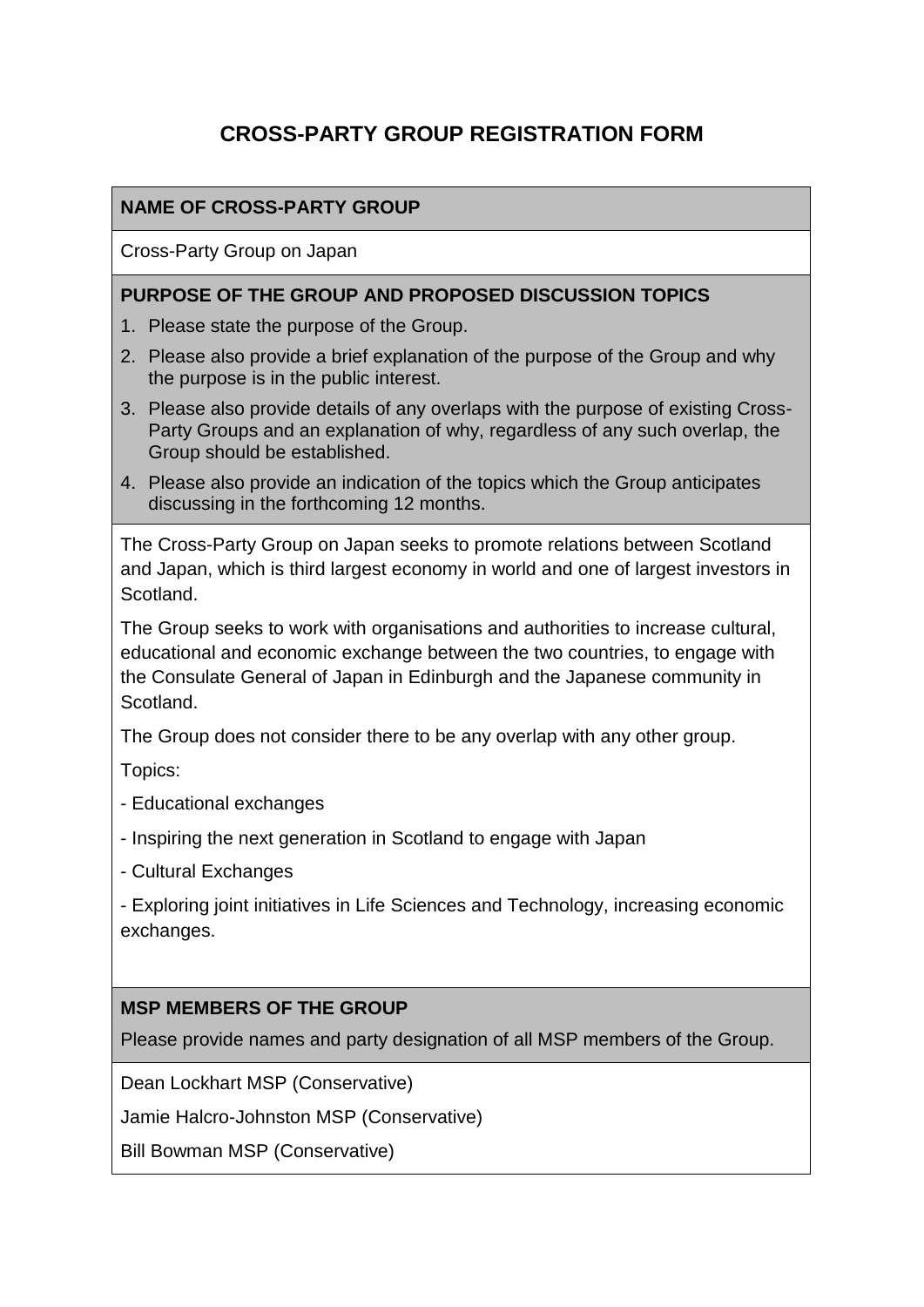Liam McArthur MSP (Liberal Democrat)

Pauline McNeill MSP (Labour)

### **NON-MSP MEMBERS OF THE GROUP**

For organisational members please provide only the name of the organisation, it is not necessary to provide the name(s) of individuals who may represent the organisation at meetings of the Group.

| Individuals   | David Birrell                                                                 |
|---------------|-------------------------------------------------------------------------------|
|               | Thomas Heald – Head of Office to Dean Lockhart MSP                            |
|               | Lesley-Anne Campbell - Parliamentary Assistant to Dean<br><b>Lockhart MSP</b> |
| Organisations | Asia Scotland Institute                                                       |
|               | <b>Scottish Life Sciences Association</b>                                     |
|               | University sector/ Japan Societies                                            |
|               | <b>Scottish Chambers of Commerce</b>                                          |
|               |                                                                               |

# **GROUP OFFICE BEARERS**

Please provide names for all office bearers. The minimum requirement is that two of the office bearers are MSPs and one of these is Convener – beyond this it is a matter for the Group to decide upon the office bearers it wishes to have. It is permissible to have more than one individual elected to each office, for example, co-conveners or multiple deputy conveners.

| Convener               | Dean Lockhart MSP         |
|------------------------|---------------------------|
| <b>Deputy Convener</b> | Jamie Halcro-Johnston MSP |
| Secretary              | <b>David Birrell</b>      |
| <b>Treasurer</b>       | Not required              |

# **FINANCIAL BENEFITS OR OTHER BENEFITS**

Please provide details of any financial or material benefit(s) the Group anticipates receiving from a single source in a calendar year which has a value, either singly or cumulatively, of more than £500. This includes donations, gifts, hospitality or visits and material assistance such as secretariat support.